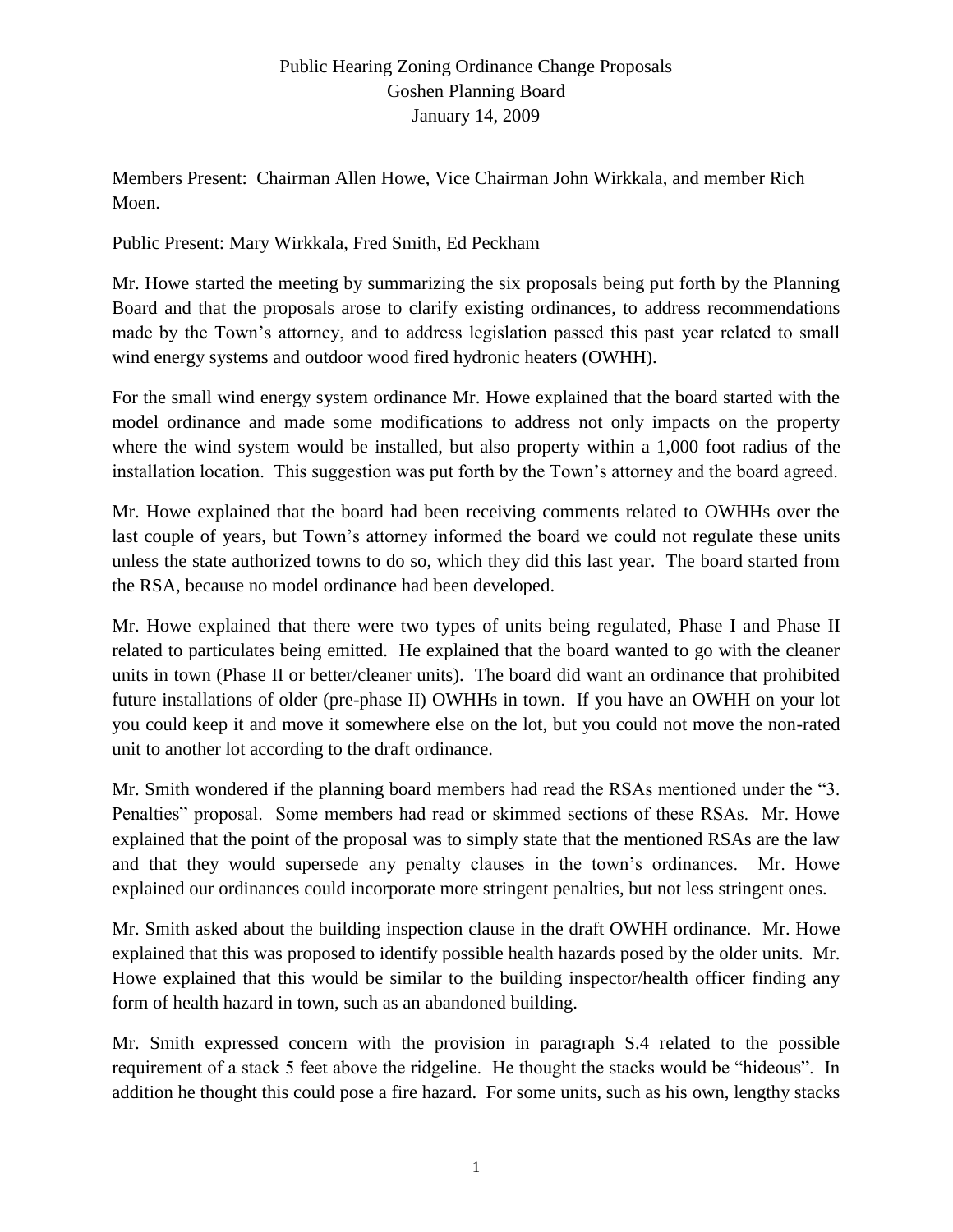would cause the units to function less efficiently and pose a fire danger due to creosote build-up. His unit has a blower (forced draft) in it that is designed to force emissions up the stack. Mr. Peckham expressed similar concerns and conclusions. Mr. Smith said he could understand such a requirement in densely populated neighborhoods. Mrs. Wirkkala wondered if in Mr. Smith's case he had a neighbor within 300 feet. He did.

Mr. Moen wondered what notification process there would be related to the inspection of the older installed units. Mr. Howe said there was no notification process envisioned, but that the building inspector likely would respond to public complaints about smoke from an OWHH. Mr. Howe did not envision someone driving around looking for hazards in town, but that complaints could arise.

Mr. Howe said he would reexamine the RSA language to see how the board may have modified that language to make it more stringent in the current proposal. He knew the board had decided on Phase II units only, but would have to check for changes related to other proposed requirement. He informed everyone that a second public hearing on these proposals would be held February 3 and properly noticed.

The discussion of stack height continued. Mrs. Wirkkala asked if Mr. Smith had houses around him that were higher than his house. Mr. Smith replied that he did…his son's house was within 300 feet if you went through the woods and his son's house is higher. Mr. Smith thought if he had to comply with the draft ordinance he would need a stack probably 50 feet high. Mr. Howe explained that the stack height provisions are in the RSA, but that he will go back and check and see if the board had worded something inappropriately relative to the state's RSAs.

Mr. Moen thought we might consider just referring to the state RSAs in the ordinance proposal rather than including specific language. Mr. Howe explained that we intentionally wanted to be stricter than the RSA in some aspects…we wanted to allow only new installations to be cleaner Phase II or better units in town. We didn't want someone bringing in an older or less clean unit whether it was a new purchase or purchased from a previous owner. Mrs. Wirkkala wondered if this was the only part of the proposed ordinance that was stricter than the RSA. Mr. Howe said he would have to return to the RSAs to be certain. Mr. Howe thought our proposal was stricter in terms of setback requirements.

Mrs. Wirkkala thought that one purpose of our ordinance was that we wanted to control certain aspects of it, but if we don't intend to control stack height you don't want people voting against the proposal because of the stack height provision. Her suggestion was to make reference to the RSA that pertains to stack height rather than incorporate the specific language into our ordinance. This would emphasize that the stack height was a state requirement.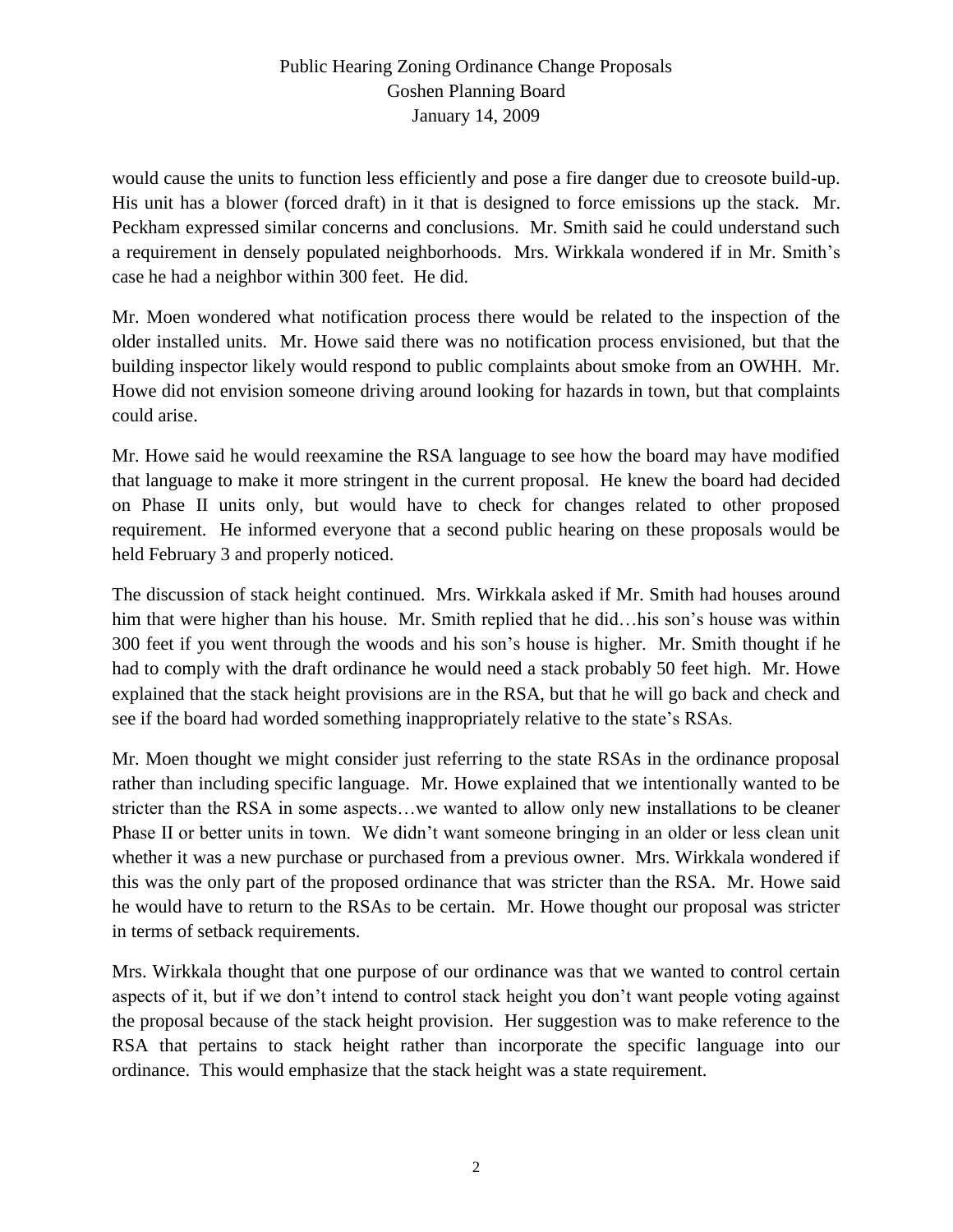Mr. Howe said he would look into this question and the RSA. He thought perhaps the board had modified the 300 foot setback…perhaps it was a short distance in the RSA…it may have been 100 feet. Mr. Howe stated that he knew stack height above ridgeline was in the ordinance. Mrs. Wirkkala asked Mr. Smith if there was a distance that would seem more appropriate for OWHH installations. Mr. Smith expressed that tall stacks would cause property prices to go down. He thought a 100 foot setback was reasonable.

The board was in agreement that the Chair and Vice Chair would reexamine the RSA relative to the setback and stack height requirement to see if the draft ordinance could be rephrased. Mr. Howe said that he would do this probably tomorrow, then put the modified proposal out for public access and hold a second public hearing February 3.

Mr. Howe stated that he had visited the EPA web site and determined that the Phase II units are 90% cleaner than the older unrated units. Yet the EPA says that an OWHH will burn a lot more wood than a new conventional wood stove and that the particulate emissions are higher, but that Phase II units are a lot better than older OWHHs.

Mr. Moen said he doesn't want to scare people away from adopting the ordinance. Mr. Howe agreed and thought we would probably do one of two things. He stated that we'll either make a reasonable modification to address the valid point Mr. Smith raised, or, if we can't because of the RSA requirements, he expected we would follow Mrs. Wirkkala's suggestion at rewording to improve the proposal.

The discussion returned to the small wind energy system proposal. Mrs. Wirkkala had a question under T4 about the 1.1 setback requirement and wondered why that was 1.1 and not 1.5. Mr. Howe explained that the 1.1 was in the model ordinance. Mr. Howe said it could be a mistake in the model ordinance because the model ordinance decibel level was 60, but it was 55 in the RSA. Mrs. Wirkkala expressed concern that a 1.1 setback might not offer adequate fall zone protection whereas a 1.5 setback might. Mr. Howe will check the RSA.

Mrs. Wirkkala wondered how small town building inspectors would evaluate the shadow flicker standard. Mr. Howe stated that this is another example that this is in the RSA and it is in the model ordinance from the RSA, thus even if you don't say it the requirement still exists in the RSA.

Mrs. Wirkkala expressed concern over the "manufacturers sign" provision. The concern is that we not allow "manufacturer's sign" to become advertising signs. While there are size limitations for signs, Mrs. Wirkkala said these are located at the place of business and didn't think it appropriate to allow advertising signs in this manner (i.e., on wind towers). Mr. Howe thought it